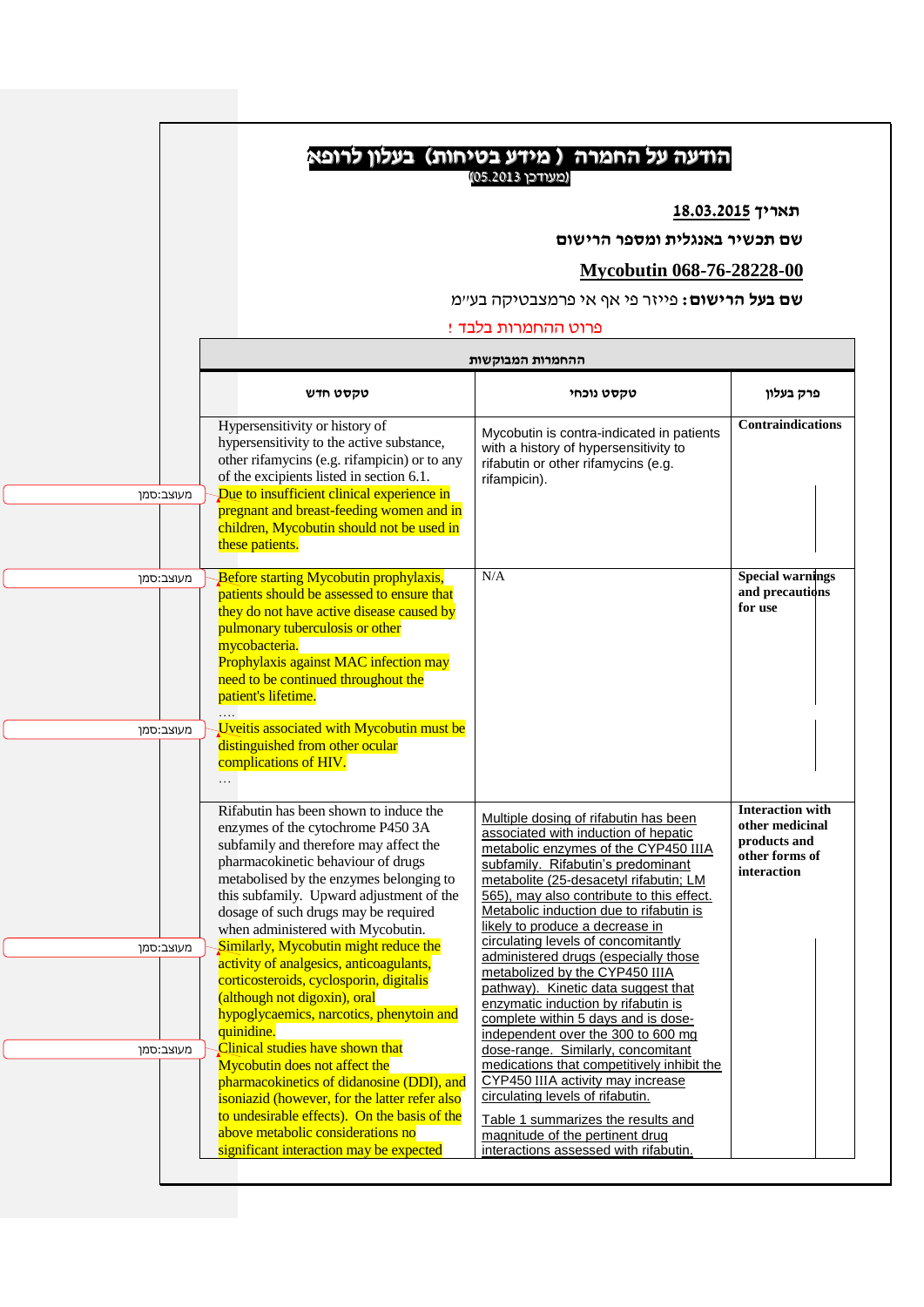| מעוצב:סמן              | with ethambutol, theophylline,<br>sulphonamides, pyrazinamide and<br>zalcitabine (DDC).<br>As p-aminosalicylic acid has been shown                                                                                                                                                                                                                                                   | The clinical relevance of these<br>interactions and subsequent dose<br>modifications should be judged in light of<br>the population studied, severity of the<br>disease, patient's drug profile, and the                                                                                                                        |                            |
|------------------------|--------------------------------------------------------------------------------------------------------------------------------------------------------------------------------------------------------------------------------------------------------------------------------------------------------------------------------------------------------------------------------------|---------------------------------------------------------------------------------------------------------------------------------------------------------------------------------------------------------------------------------------------------------------------------------------------------------------------------------|----------------------------|
|                        | to impede GI absorption of rifamycins it is<br>recommended that when it and Mycobutin<br>are both to be administered they be given<br>with an interval of 8 - 12 hours.                                                                                                                                                                                                              | likely impact on the risk/benefit ratio.<br>Although rifabutin and rifampin share<br>structural similarities, their<br>physicochemical properties (eg.                                                                                                                                                                          |                            |
| מעוצב:סמן              | Indinavir -173% 1 in AUC, 134% 1                                                                                                                                                                                                                                                                                                                                                     | ionization and partition coefficients)                                                                                                                                                                                                                                                                                          |                            |
| מעוצב:סמן              | $\overline{\text{Cmax}}$ (Effect on rifabutin) - $34\% \downarrow \text{in}$                                                                                                                                                                                                                                                                                                         | suggest significant differences between<br>them in biodistribution and CYP450                                                                                                                                                                                                                                                   |                            |
| מעוצב:סמן              | $\overline{A\mathcal{K}}C$ , 25% $\downarrow$ in Cmax (Effect on co-                                                                                                                                                                                                                                                                                                                 | enzyme inducing potential. The                                                                                                                                                                                                                                                                                                  |                            |
| מעוצב:סמן              | administered drug)- Dose reduction of<br>rifabutin to half the standard dose and                                                                                                                                                                                                                                                                                                     | enzyme-inducing properties of rifabutin<br>are less pronounced than those of                                                                                                                                                                                                                                                    |                            |
| מעוצב:סמן              | increase of indinavir to 1000 mg every 8                                                                                                                                                                                                                                                                                                                                             | rifampin. Data suggest that rifabutin is a                                                                                                                                                                                                                                                                                      |                            |
| מעוצב:סמן              | hours are recommended when rifabutin                                                                                                                                                                                                                                                                                                                                                 | 2 to 3-fold weaker inducer than rifampin.                                                                                                                                                                                                                                                                                       |                            |
| מעוצב:סמן              | and indinavir are coadministered.                                                                                                                                                                                                                                                                                                                                                    | Therefore, if changes in circulating drug<br>levels affect patient response, the                                                                                                                                                                                                                                                |                            |
| מעוצב:סמן              | Tipranavir/ritonavir - Coadministration of                                                                                                                                                                                                                                                                                                                                           | clinical impact of potential drug                                                                                                                                                                                                                                                                                               |                            |
| מעוצב:סמן              | tipranavir with rifabutin may increase                                                                                                                                                                                                                                                                                                                                               | interactions is likely to be smaller with<br>concomitant rifabutin than with rifampin.                                                                                                                                                                                                                                          |                            |
| מעוצב:סמן              | concentrations of rifabutin and its                                                                                                                                                                                                                                                                                                                                                  |                                                                                                                                                                                                                                                                                                                                 |                            |
| מעוצב:סמן<br>מעוצב:סמן | metabolite. Reduce rifabutin dose 75%<br>(e.g., 150 mg every other day) and<br>increase monitoring<br>.<br>Posaconazole - Concomitant use of                                                                                                                                                                                                                                         | Malabsorption. Gastric pH alteration<br>due to progressing HIV disease has<br>been linked with malabsorption of some<br>drugs used in HIV-positive patients (eg,<br>rifampin, isoniazid). Drug serum                                                                                                                            |                            |
|                        | rifabutin and posaconazole should be<br>avoided unless the benefit to the patient<br>outweighs the risk. However, if<br>concomitant administration is required,<br>close monitoring of breakthrough fungal<br>infections as well as frequent monitoring<br>for adverse reactions due to increased<br>rifabutin plasma concentrations (e.g.,<br>uveitis, leukopenia) are recommended. | with varying disease severity (based on<br>CD4+ counts) suggest that rifabutin<br>absorption is not influenced by<br>progressing HIV disease.<br>$\ldots$                                                                                                                                                                       |                            |
| מעוצב:סמן              | Ketoconazole/                                                                                                                                                                                                                                                                                                                                                                        |                                                                                                                                                                                                                                                                                                                                 |                            |
| מעוצב:סמן              | miconazole - Co-administered<br>medications, such as ketoconazole, that<br>competitively inhibit the Cyt P450IIIA<br>activity may increase circulating drug<br>levels of rifabutin.<br>$\cdots$                                                                                                                                                                                      |                                                                                                                                                                                                                                                                                                                                 |                            |
| מעוצב:סמן              | Due to lack of data in pregnant women, as                                                                                                                                                                                                                                                                                                                                            | There are no adequate and well-                                                                                                                                                                                                                                                                                                 | Fertility,                 |
|                        | a precautionary measure, Mycobutin<br>should not be administered to pregnant                                                                                                                                                                                                                                                                                                         | controlled studies in pregnant or                                                                                                                                                                                                                                                                                               | pregnancy and<br>lactation |
|                        | women or those breast-feeding children                                                                                                                                                                                                                                                                                                                                               | breastfeeding women.                                                                                                                                                                                                                                                                                                            |                            |
|                        | even though in experimental animal studies                                                                                                                                                                                                                                                                                                                                           | Reproduction studies have been<br>conducted in rats and rabbits given                                                                                                                                                                                                                                                           |                            |
|                        | the drug was not teratogenic.<br>ay interact with oral contraceptives (see                                                                                                                                                                                                                                                                                                           | rifabutin using dose levels up to 200                                                                                                                                                                                                                                                                                           |                            |
|                        | Section 4.5).                                                                                                                                                                                                                                                                                                                                                                        | mg/kg (40 times the recommended<br>human daily dose). No teratogenicity<br>was observed in either species. In rats,<br>given 200 mg/kg/day, there was<br>decrease in fetal viability. In rats, at 40<br>mg/kg/day (8 times the recommended<br>human daily dose), rifabutin caused an<br>increase in fetal skeletal variants. In |                            |
|                        |                                                                                                                                                                                                                                                                                                                                                                                      | rabbits, at 80 mg/kg/day (16 times the<br>recommended human daily dose),                                                                                                                                                                                                                                                        |                            |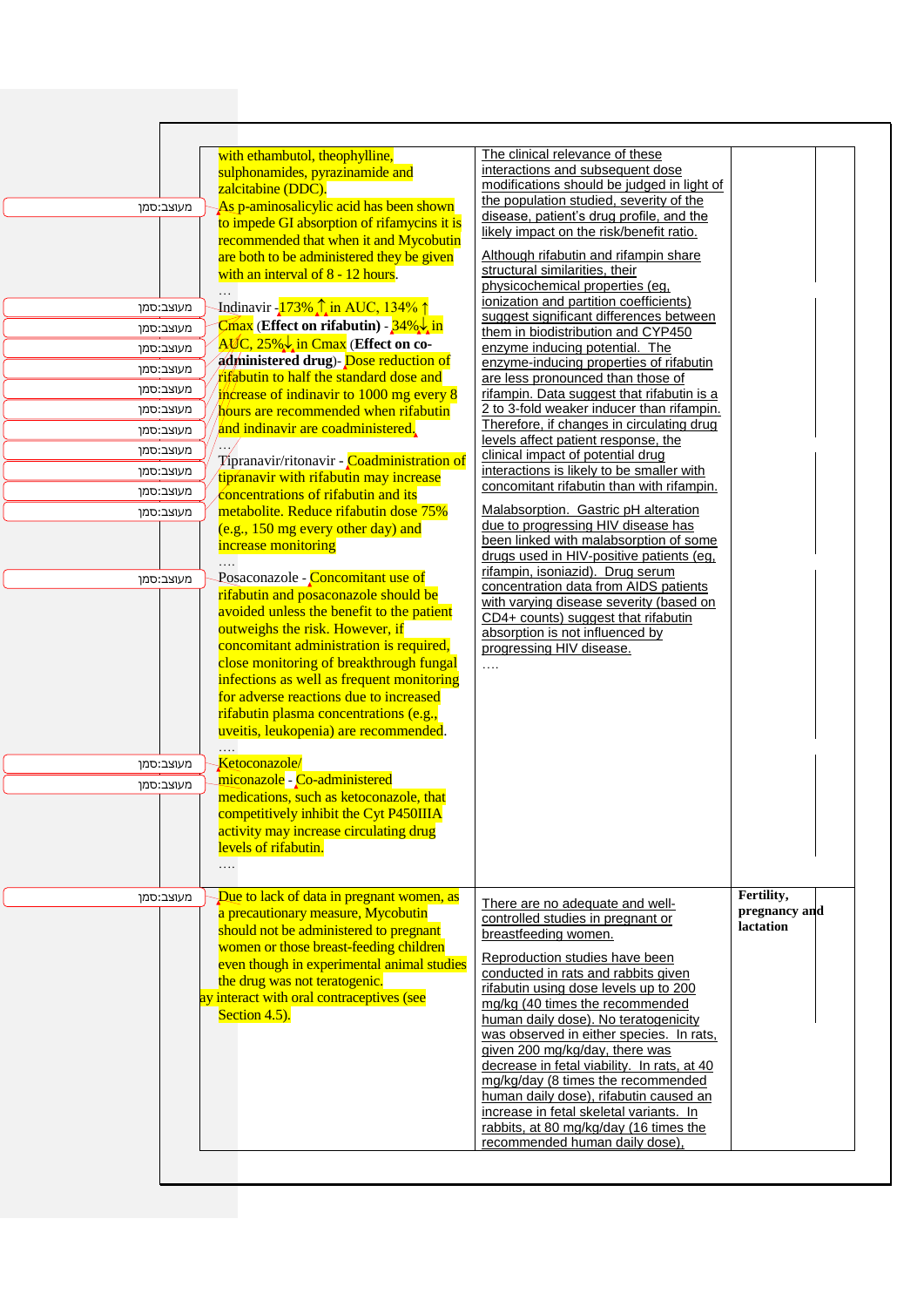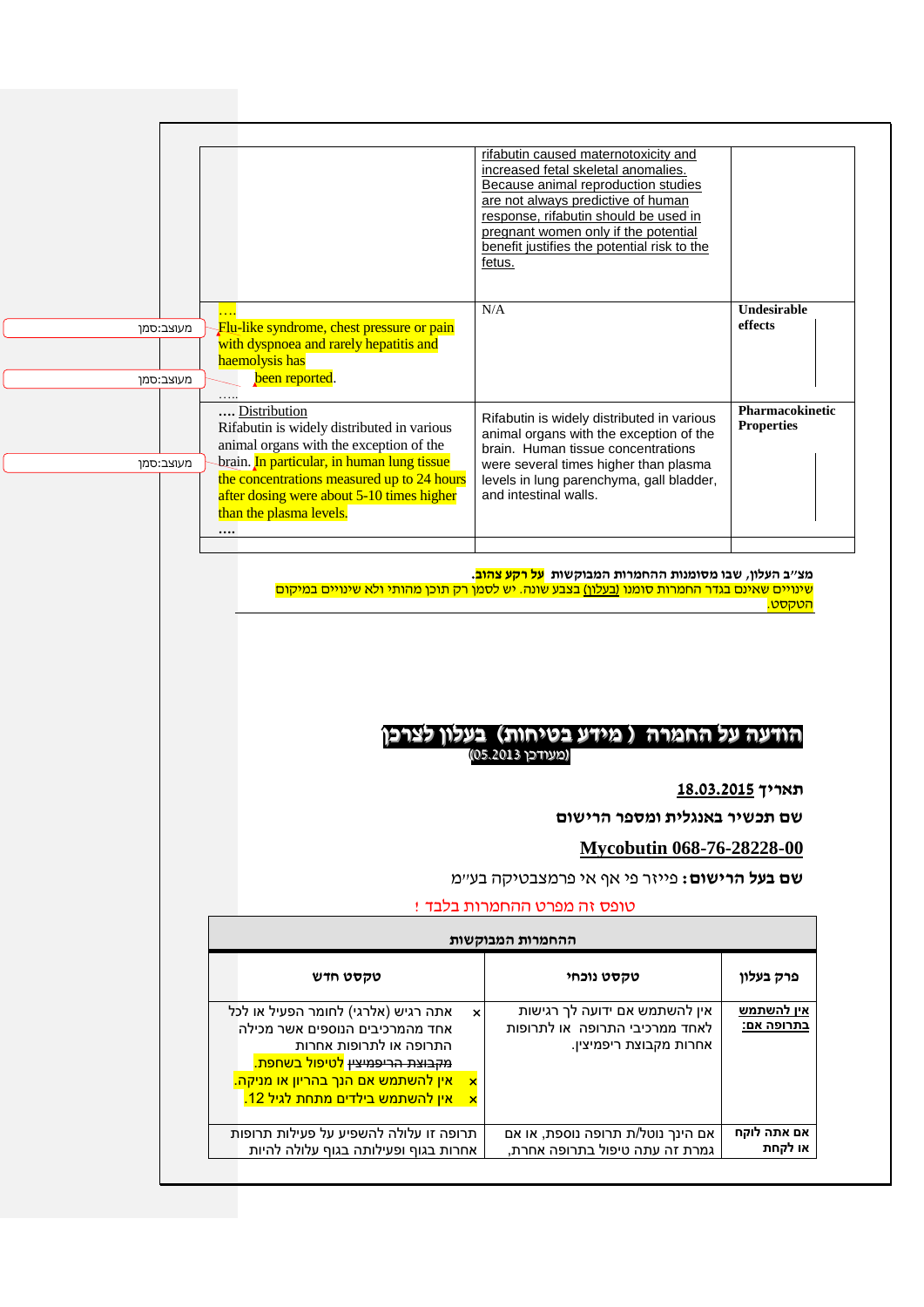| לאחרונה<br>תרופות אחרות<br>כולל תרופות<br>ללא מרשם<br>ותוספי תזונה,<br>ספר על כך<br>לרופא או<br>לרוקח<br><u>הריון והנקה</u> | עליך לדווח לרופא המטפל כדי למנוע<br>סיכונים או אי-יעילות הנובעים מתגובות<br>בין-תרופתיות, במיוחד לגבי תרופות<br>מהקבוצות הבאות: תרופות לאיידס -<br>Amprenavir, Delavirdine,<br>Didanosine,<br>Fosamprenavir/ritonavir, Indinavir<br>,Lopinavir/ritonavir, Saquinavir<br>Ritonavir, Tipranavir/ritonavir,<br>חרופות לטיפול (, Zidovudine<br>בזיהומים פטרייתיים (, Fluconazole<br>ltraconazole, Posaconazole,<br>Voriconazol), אנטיביוטיקות<br>Dapsone, Sulfamethoxazole-)<br>Trimethoprim, Azithromycin,<br>Clarithromycin), תרופות לטיפול<br>Ethambutol, Isoniazid, ) בשחפת<br>Pyrazinamide), מתדון, גלולות<br>למניעת הריון, טקרולימוס (לדיכוי<br>מערכת החיסון לאחר השתלות),<br>Theophylline (להפרעות נשימה כגון<br>ברונכיטיס, אסתמה).<br>מיקובוטין מזרז הפרשת תרופות<br>שעוברות מטבוליזם בכבד ובכך מפר<br>יעילותן. לכן יש לדווח לרופא על נטילת<br>תרופות נוספות על-מנת לשקול התאמת<br>המינון. מאותה סיבה יכולה לרדת יעילות<br>גלולות למניעת הריון בעת נטילת<br>מיקובוטין ועל-כן יש להשתמש באמצעי<br>מניעה אחרים בהתייעצות עם הרופא.<br>אין להשתמש בתרופה מבלי להיוועץ<br>ברופא לפני התחלת הטיפול במקרים<br>הבאים:<br>כאשר הינך בהריון או מיניקה | מושפעת מפעילותן של תרופות אחרות לכן<br>חשוב מאוד ליידע את הרופא או הרוקח אם<br>הנך נוטל תכשירים אחרים.<br>במיוחד יש ליידע את הרופא או הרוקח אם<br>אתה לוקח:<br><mark>תרופות לטיפול בסוכרת</mark><br><mark>תרופות לשיכוך כאבים (כגון אספירין)</mark><br>תרופות נרקוטיות (כולל מתדון)<br><mark>תרופות נגד קרישת דם (כגון וורפרין)</mark><br>תכשירים קורטיקוסטרואידם לטיפול באלרגיות<br><mark>ובדלקות (כגון פרדניזון)</mark><br><mark>ציקלוספורין או טקרולימוס(לדיכוי מערכת</mark><br><mark>החיסון)</mark><br>(לא כולל דיגוקסין) קוונידין או דיגיטאליס<br><mark>לטיפול בתחלואת הלב</mark><br>דפסון (לטיפול בדלקת ריאות או בדלקות עור)<br><mark>פניטואין (לטיפול באפילפסיה)</mark><br>תכשירים לטיפול בזיהומים פטרייתיים<br>(במיוחד: פלוקונזול, איטרקונזול, פוסאקונזול,<br>ווריקונזול <mark>, קטוקונזול או מיקונזול</mark> )<br>תרופות לטיפול בזיהומים ויראליים (במיוחד:<br>אינדינביר, סאקוינביר, ריטונביר או אמפרביר,<br>פוסאמפרביר/ריטונביר, לופינביר/ריטונביר,<br>טיפרנביר/ריטונביר)<br>קלאריתרומיצין (אנטיביוטיקה).<br><mark>אין להשתמש בתרופה אם הנך בהריון או</mark><br><mark>מיניקה.</mark><br>יש להודיע לרופא מיד אם גילית כי את בהריון,<br>יש חשד להריון או אם הנך מתכננת להיכנס<br>להריון או להניק.<br>תרופה זו עלולה לפגום ביעילות גלולות למניעת<br>הריון ועל כן יש להשתמש באמצעי מניעה<br>אחרים בהתייעצות עם הרופא. |
|-----------------------------------------------------------------------------------------------------------------------------|--------------------------------------------------------------------------------------------------------------------------------------------------------------------------------------------------------------------------------------------------------------------------------------------------------------------------------------------------------------------------------------------------------------------------------------------------------------------------------------------------------------------------------------------------------------------------------------------------------------------------------------------------------------------------------------------------------------------------------------------------------------------------------------------------------------------------------------------------------------------------------------------------------------------------------------------------------------------------------------------------------------------------------------------------------------------------------------------------------------------------------------------------|----------------------------------------------------------------------------------------------------------------------------------------------------------------------------------------------------------------------------------------------------------------------------------------------------------------------------------------------------------------------------------------------------------------------------------------------------------------------------------------------------------------------------------------------------------------------------------------------------------------------------------------------------------------------------------------------------------------------------------------------------------------------------------------------------------------------------------------------------------------------------------------------------------------------------------------------------------------------------------------------------------------------------------------------------------------------------------------------------------------------------------------------------------------------------------------------------------------------------------------------------------------------------------------------------------------------------|
| <u>תופעות לוואי</u>                                                                                                         | בנוסף לפעילות הרצויה של התרופה,<br>בזמן השימוש בה עלולות להופיע<br>השפעות לוואי, כגון: בחילה, הקאה.<br>לוואי המחייבות התייחסות<br>תופעות<br>מיוחדת:<br>כאבי שרירים, כאבי מפרקים, כאב בעין,<br>דלקת הענביה (בעיניים), דלקת המעי<br>הגס (קוליטיס) : פנה/י לרופא.<br>רגישות יתר המתבטאת בקשיי נשימה,<br>פריחה בעור, חום. פנה/י לרופא מיד.<br>שלשול העלול להופיע מספר שבועות<br>לאחר תחילת הטיפול או בתום הטיפול<br>התרופתי (נדיר): פנה/י לרופא מיד.<br>הפרעות במערכת הדם והלימפה (כגון<br>אנמיה, ירידה בתאי דם לבנים, ירידה<br>בטסיות דם), משקעים בקרנית, צהבת,<br>עליה באנזימי כבד: פנה/י לרופא.                                                                                                                                                                                                                                                                                                                                                                                                                                                                                                                                                   | כמו בכל תרופה, השימוש במיקובוטין עלול<br>לגרום לתופעות לוואי בחלק מהמשתמשים. אל<br>תיבהל למקרא רשימת תופעות הלוואי, יתכן<br>ולא תסבול מאף אחת מהן.<br>יש לפנות מיד לרופא במקרה של:<br>רגישות יתר המתבטאת בקשיי נשימה, <mark>כאבים</mark><br><u>בחזה, נפיחות העפעפיים, נפיחות בשפתיים או</u><br><mark>בפנים</mark> ,  פריחה ו <mark>גרד</mark> בעור(במיוחד כשזה נרחב<br>על כל הגוף).<br><mark>שלשול, כאבי בטן, דם בצואה</mark> ו/או חום.<br>תסמינים אילו עלולים להופיע במהלך או לאחר<br>סיום טיפול באנטיביוטיקה והם עלולים לנבוע<br>מדלקת חמורה במעי.<br><mark>תחושת בלבול, ישנוניות, עור קר ודביק, קשיי</mark><br><u>נשימה או נשימה שטחית , קצב לב מהיר</u> .<br><mark>זיהומים חוזרים ו/או חריפים, כיבים בפה</mark><br><u>ובגרון, נטייה חריגה לחבלות ודימומים, הופעת</u>                                                                                                                                                                                                                                                                                                                                                                                                                                                                                                                                                   |